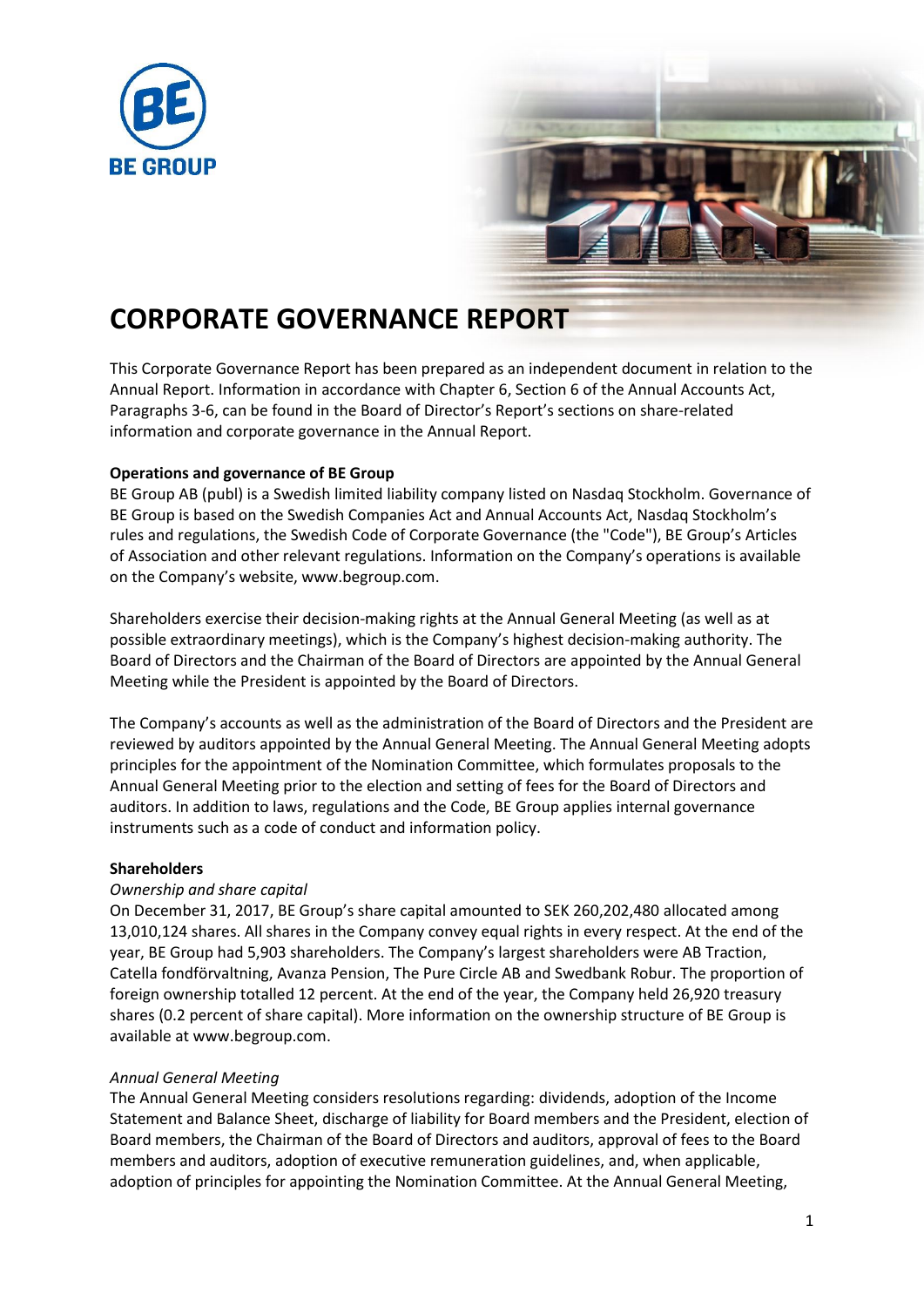shareholders have the opportunity to ask questions about the Company. All Board members, management and the auditors are normally present at the meeting to answer such questions.

The 2017 Annual General Meeting was held on April 27 in Malmö, Sweden. At the Annual General Meeting, 3,815,747 shares were represented, divided among 23 shareholders who participated in person or through a proxy. The shares represented corresponded to 29 percent of the total number of shares in BE Group.

The Annual General Meeting re-elected Board members Petter Stillström, who was also elected as the Chairman of the Board of Directors, Charlotte Hansson, Lars Olof Nilsson, Jörgen Zahlin, Esa Niemi and Mikael Sjölund. The accounting firm Öhrlings PricewaterhouseCoopers AB was re-elected as the auditor for the Company.

Some of the Annual General Meeting's other resolutions were that:

• in accordance with the proposal by the Board of Directors, not to pay a dividend for financial year 2016;

• to pay Board fees totaling SEK 1,470,000, of which an unchanged SEK 420,000 was to the Chairman of the Board of Directors and SEK 210,000 each to the other members elected by the Annual General Meeting. The Annual General Meeting decided that remuneration for work in the audit committee shall be paid in an amount of SEK 150,000 and that no remuneration will be paid for work on the Remuneration Committee. It shall be possible for companies that are wholly owned by Board members to issue invoices for Board fees on the condition that this remains cost-neutral for BE Group;

• to adopt guidelines for remuneration of senior executives, which primarily entail that salaries and other remuneration conditions for management shall be market-based and that variable remuneration should be at most 50 percent of fixed salary. Where notice of termination is issued by BE Group, fixed salary during the period of notice shall not exceed an amount equivalent to at most 12 months' fixed salary.

## *Nomination Committee*

As resolved by the Annual General Meeting, the Nomination Committee must consist of four members, who, in addition to the Chairman of the Board of Directors, shall include representatives for each of the three largest shareholders in the Company in terms of voting rights, as of August 31 each year. The names of the three shareholder representatives and the shareholders they represent shall be announced as soon as the Nomination Committee has been appointed and at least six months before the Annual General Meeting. Unless the members agree otherwise, the member who represents the largest shareholder in terms of voting rights shall be Chairman of the Nomination Committee. If a member of the Nomination Committee resigns before the process is complete, a substitute nominated by the same shareholder may take that member's place. If a significant change takes place in the Company's ownership structure after August 31, rules are in place regarding how the composition of the Nomination Committee can be changed. Prior to the 2018 Annual General Meeting, the Nomination Committee consists of Bengt Stillström (AB Traction), chairman, Petter Stillström, (Chairman of the Board of BE Group), Martin Nilsson, Catella Fonder and Jan Andersson, Swedbank Robur Fonder.

The Nomination Committee is tasked with: submitting to the Annual General Meeting its nominations for Chairman of the Board of Directors and other Board members accompanied by a justified statement regarding the proposal, proposing fees for the Board of Directors and the auditors and any remuneration for committee work, proposing auditors and nominating an individual to serve as the chairman of the Annual General Meeting. The Nomination Committee is also charged with assessing the independence of Board members in relation to the Company and major shareholders.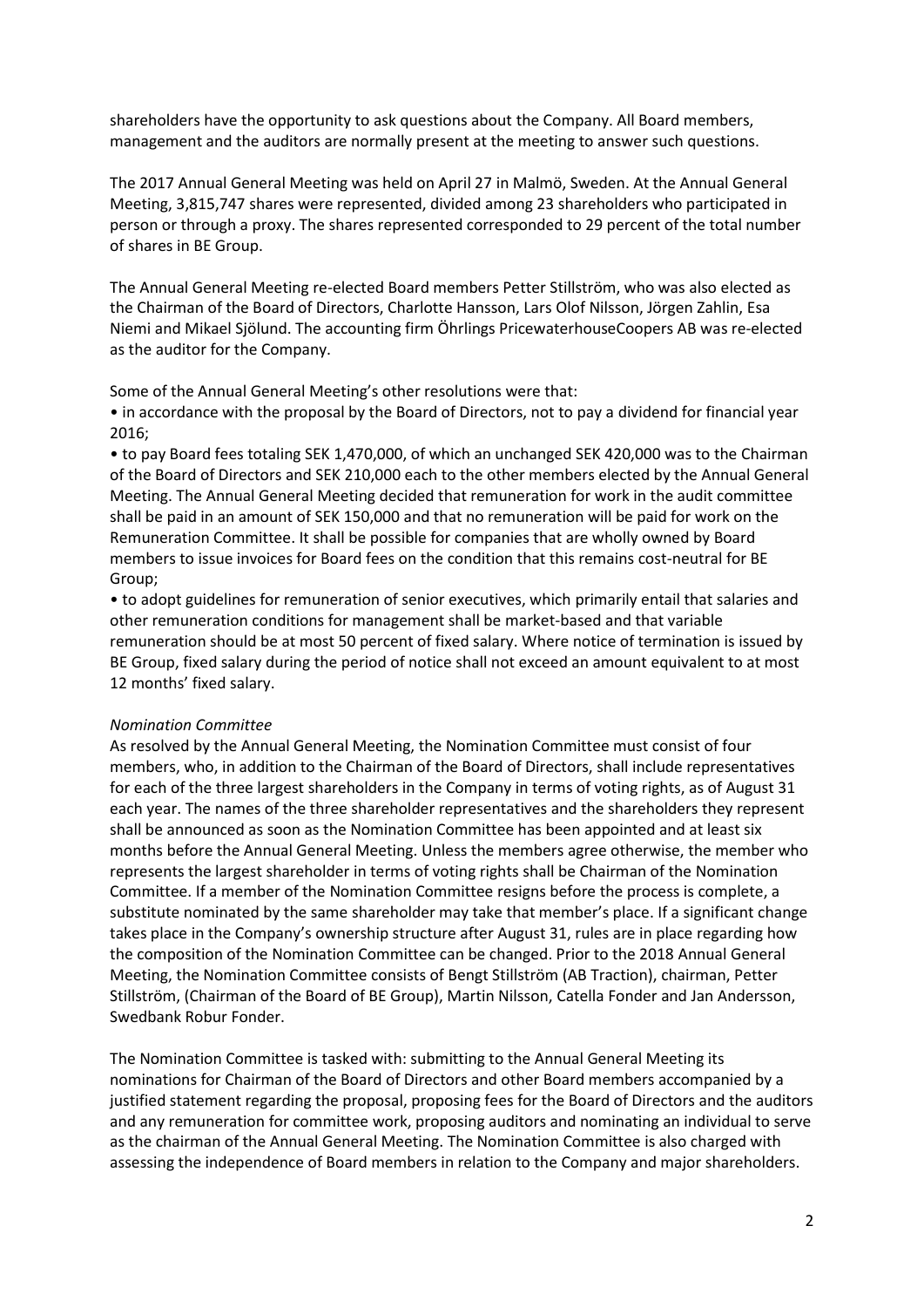As a basis for its proposals to the 2018 Annual General Meeting, the Nomination Committee assessed whether the Board of Directors has a suitable composition and meets the requirements on the Board of Directors imposed by the Company's operations, position and conditions in other regards. The assessment was based on material including relevant sections of the evaluation of the Board's work performed under the Chairman's guidance.

# **The Board of Directors and its work**

## *Composition*

Under the Articles of Association, the Board of Directors of BE Group must consist of at least three and no more than ten Board members elected by the Annual General Meeting for a term that lasts until the end of the next Annual General Meeting. Over the year, the Board of Directors of the Company consisted of six members elected by the 2017 Annual General Meeting: Petter Stillström (Chairman), Charlotte Hansson, Esa Niemi, Lars Olof Nilsson, Mikael Sjölund and Jörgen Zahlin, as well as employee representative Mikael Törnros. Please refer to the Annual Report for a more detailed presentation of the Board members. All members are independent in relation to BE Group and executive management. With the exception of Petter Stillström, all Board members are considered independent in relation to BE Group's principal owners.

The Board shall as a whole have appropriate combined skills and experience for the business conducted to be able to identify and understand the risk that the business bring. The Board of Directors strive to achieve diversity in the board. The goal is that the Board of Directors shall consist of members in varying age, with varying gender and geographical origin, and with varying educational and professional background which contributes to an independent and critical questioning within the board.

From Group Management, the President and the CFO normally attend Board meetings and report on the Group's development. Apart from the members of the Board of Directors, other officers of BE Group and external parties participated in Board meetings to present reports on particular issues. The Company's CFO served as the secretary of the Board in 2017.

## *Rules of procedure of the Board of Directors*

The Board of Directors is appointed by BE Group's shareholders to have ultimate responsibility for the Group's organization and administration of the Group's interests. At the statutory Board of Directors meeting directly following the Annual General Meeting, the Board of Directors adopted rules of procedure that closely regulates its work and responsibility as well as the special work tasks that are the responsibility of the Chairman of the Board.

The Chairman of the Board, Petter Stillström, leads the Board's work and monitors the operation through a continuous dialogue with the President. Through monthly reports and Board meetings, the Board of Directors obtains information about BE Group's economic and financial status. Prior to every Board meeting, the Chairman and the President review those issues that shall be addressed at the meeting. Documentation for the Board's handling of the issues is sent to the Board members approximately one week before every Board of Directors meeting. The Board of Directors has also established sets of instructions for the President and for financial reporting to the Board of Directors and has adopted other special policies.

The Board has a Remuneration Committee and an Audit Committee. The members of the committees are appointed annually by the Board of Directors at its statutory meeting following its election by the Annual General Meeting. Instructions to the Committees are included in the rules of procedure of the Board of Directors.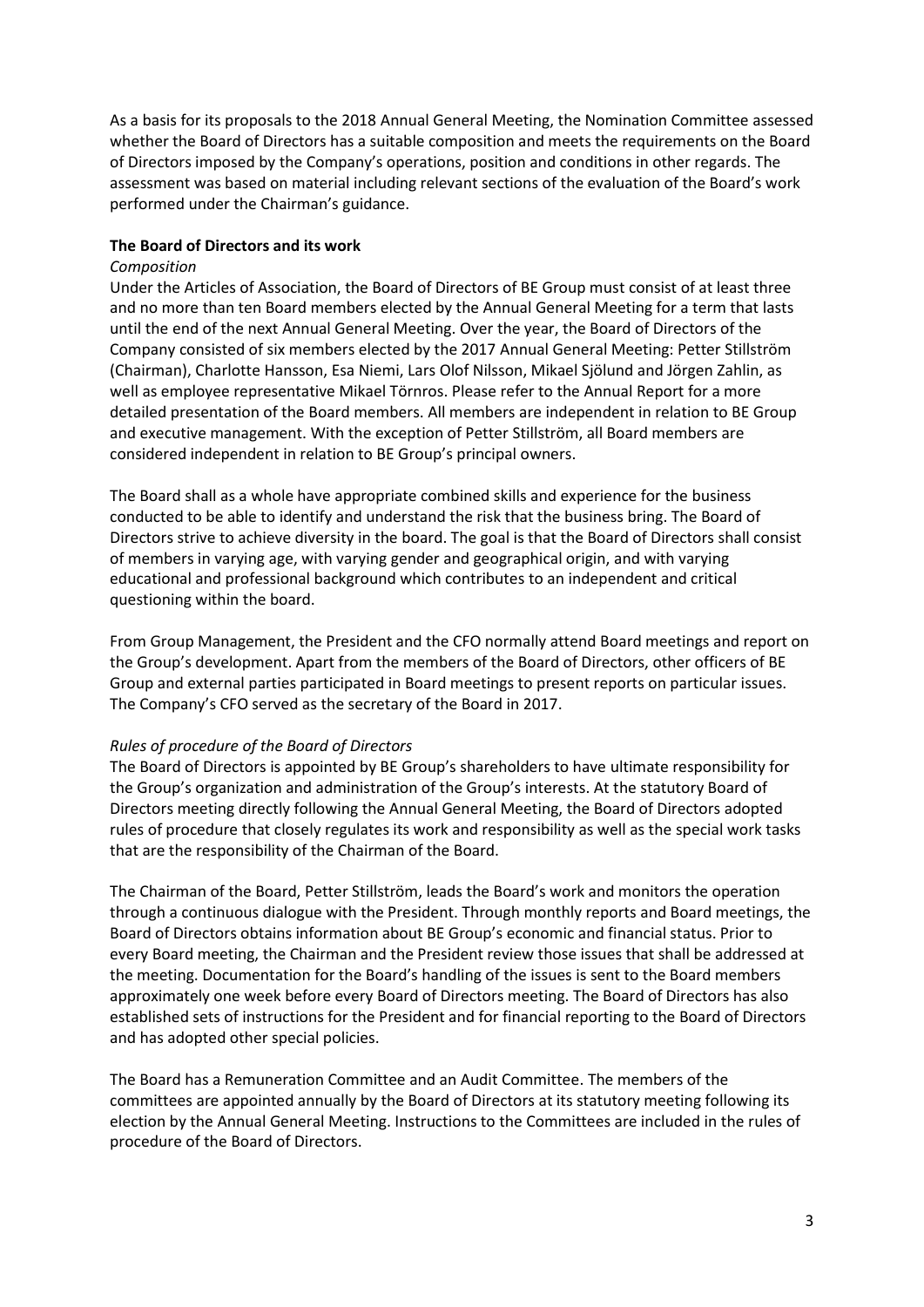## *Work of the Board of Directors in 2017*

During 2017, the Board of Directors held twelve meetings, of which five were held over the telephone. According to the rules of procedure, the Board of Directors shall meet on five occasions per year, in addition to its statutory meeting. Additional meetings shall be held as necessary. One of the meetings during the year is regularly held at one of BE Group's operative units. The table below provides a report of attendance by Board members at the six meetings prior to the Annual General Meeting and the six meetings after the Annual General Meeting. As shown, attendance at Board meetings during the year was excellent.

|                             | <b>Elected</b> | Atten-<br>dance<br>2017 | <b>Committee work</b>                            | Atten-<br>dance<br>2017 | Board-<br>fees | Fee<br>audit-<br>committee | Fee<br>remuneration<br>committee | Independent<br>from the company<br>and companies<br>management | Independent<br>of larger<br>owners |
|-----------------------------|----------------|-------------------------|--------------------------------------------------|-------------------------|----------------|----------------------------|----------------------------------|----------------------------------------------------------------|------------------------------------|
| Petter Stillström, chairman | 2012           | 12 of 12                | Audit Committee<br><b>Remuneration Committee</b> | 7 of 7<br>$1$ of $1$    | 420,000        | 40,000                     |                                  | Yes                                                            | <b>No</b>                          |
| Charlotte Hansson           | 2014           | 12 of 12                |                                                  |                         | 210,000        | ٠                          |                                  | Yes                                                            | Yes                                |
| Lars Olof Nilsson           | 2006           | 12 of 12                | Remuneration Committee 7 of 7                    |                         | 210,000        | 70,000                     |                                  | Yes                                                            | Yes                                |
| Jörgen Zahlin               | 2013           | 12 of 12                |                                                  | 7 of 7<br>$1$ of $1$    | 210,000        | 40,000                     |                                  | Yes                                                            | Yes                                |
| Esa Niemi                   | 2016           | 12 of 12                |                                                  |                         | 210,000        |                            |                                  | Yes                                                            | Yes                                |
| Mikael Sjölund              | 2016           | 12 of 12                |                                                  |                         | 210,000        |                            |                                  | Yes                                                            | Yes                                |
| Mikael Törnros (E)          | 2016           | 7 of 12                 |                                                  |                         |                |                            |                                  |                                                                |                                    |

#### **Attendance 2017**

# *Evaluation of the Board of Directors' work*

The Chairman ensures that the Board of Directors and its work are evaluated annually and that the result of the evaluation is passed on to the Nomination Committee. The evaluation is made by the Board of Directors itself using a questionnaire where their work within a number of areas are judged. The Chairman of the Board summarizes the evaluation used as the base for a discussion within the Board of Directors regarding the development of the Board of Directors' work. The purpose is to examine how the Board of Directors´ work can be more efficient and to clarify potential need of additional skills in the Board of Directors.

## *Audit Committee*

The Audit Committee meets prior to every reporting date and where there is a need for additional meetings. The committee prepares a number of questions for the Board of Directors' decision and supports the Board of Directors in its work to carry out its responsibility within the areas, auditing and internal control as well as to quality-assure BE Group's financial reporting, which requires that the Company have a satisfactory organization and appropriate processes.

Each year, the Company's auditors formulate a proposed audit policy and present this to the Audit Committee. Once the proposal has been reviewed and commented on by the Committee, a final proposal is submitted for approval by the Board of Directors. The work is focused on assuring the quality and accuracy of financial accounting and reporting, internal financial control efforts, as well as the Group's compliance with applicable regulations. In addition, the Audit Committee has repeated contact with the Company's auditor with the purpose of generating an ongoing exchange of information and to assess the auditor's efforts. The Committee may establish guidelines concerning what services, other than auditing services, which BE Group may procure from the auditor.

The Audit Committee consists of Lars Olof Nilsson (Chairman), Petter Stillström and Jörgen Zahlin and meets the requirements imposed in terms of expertise in accounting or auditing. The work of the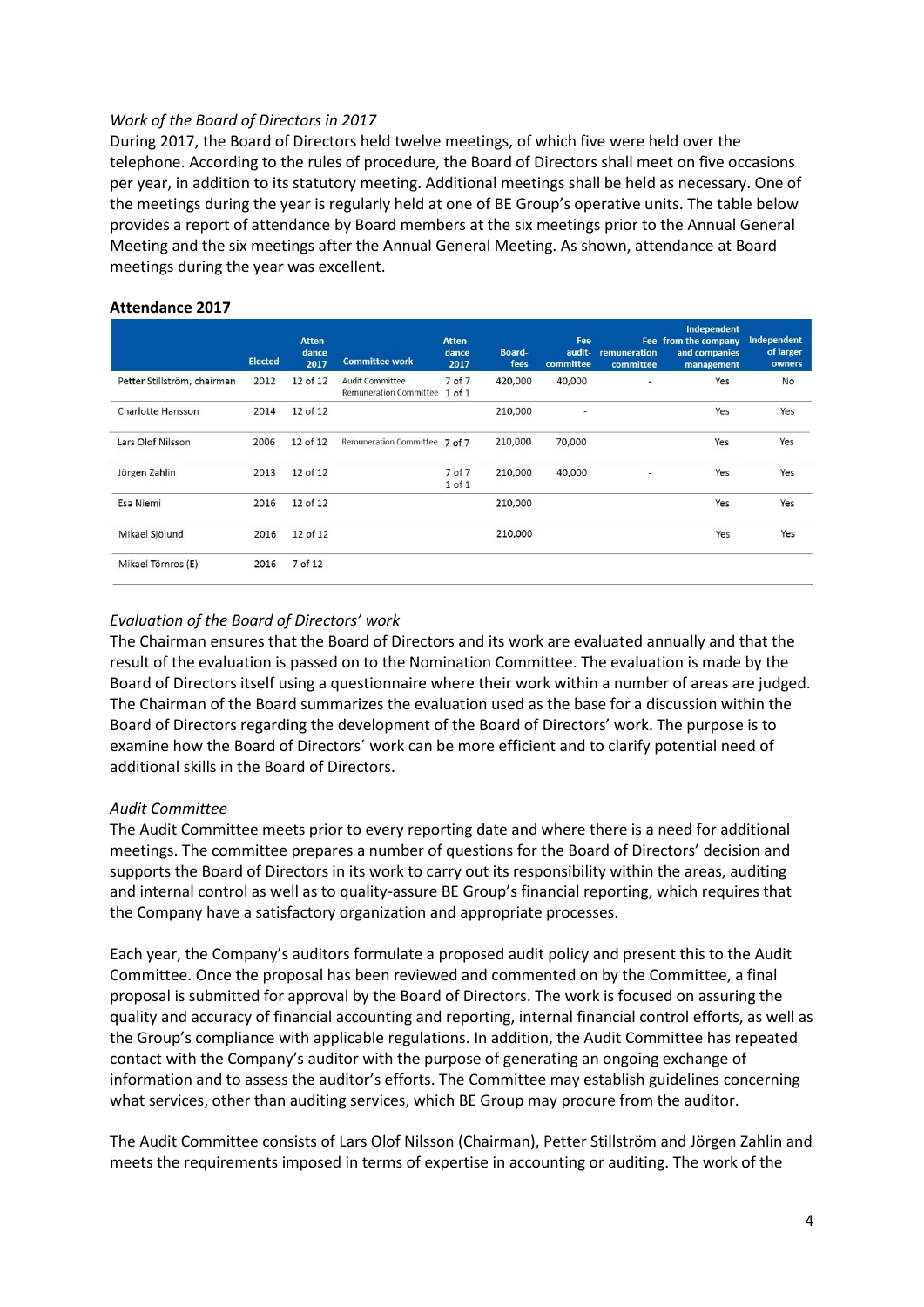Committee is regulated by a special set of instructions adopted by the Board of Directors as part of its agenda.

The Audit Committee met seven times in 2017. Meetings of the Audit Committee are minuted and reported orally at Board meetings.

## *Remuneration Committee*

The assignment of the Remuneration Committee is to address matters related to salaries and other terms of employment, pension benefits and the bonus system for the President and the managers reporting directly to him. The Committee makes decisions regarding the remuneration of senior executives other than the President, based on proposals by the President. The Remuneration Committee was also tasked with drafting executive remuneration policies that the Board of Directors will present to the Annual General Meeting for resolution. The Remuneration Committee has also been tasked with monitoring and assessing variable remuneration programs for senior executives that were ongoing or terminated during the year and with monitoring and assessing the application of the guidelines for remunerations for senior executives. The members of the Remuneration Committee were the Chairman of the Board Petter Stillström and Jörgen Zahlin. The work of the Committee is regulated by a special set of instructions adopted by the Board of Directors as part of its agenda. The Remuneration Committee held one meeting in 2017, at which both members were present. In addition, members have had a continuous dialogue. The meeting of the Remuneration Committee is minuted and reported orally at a Board meeting.

#### *Board remuneration*

The fees for the Board members elected by the Annual General Meeting are determined by the Annual General Meeting on the basis of the Nomination Committee's proposal. Employee representatives to the Board of Directors do not receive Board members' fees. In accordance with a resolution by the 2017 Annual General Meeting, a fee of SEK 420,000 was paid to the Chairman of the Board for the period extending from the 2017 Annual General Meeting until the 2018 Annual General Meeting. The other Board members were each paid SEK 210,000 for the same term of office. In addition, the members of the Audit Committee were paid fees totaling SEK 150,000, of which SEK 70,000 was paid to the Chairman of the Committee and SEK 40,000 each to the other two members. No fees were paid to the members of the Remuneration Committee.

## *Group management*

Group management of BE Group have consisted of the President and CEO, the CFO, the Business Area Manager for Finland & Baltics and the Group Sourcing director. The President leads operations within the parameters set by the Board of Directors. BE Group's Group management meets continuously under the leadership of the President in order to follow-up the operations and discuss Group-wide issues and also to formulate proposals for a strategic plan, business plan and investment documentation that the President thereafter presents to the Board of Directors for a decision. A more detailed presentation of Group management is provided in the Annual Report.

#### *Auditors*

At the 2017 Annual General Meeting, the auditing firm Öhrlings PricewaterhouseCoopers AB was reelected to be the auditor for a period of one year. Eva Carlsvi, Authorized Public Accountant, is the Auditor-in-Charge.

The auditor maintains regular contact with the Audit Committee and Group Management. The auditor works according to an audit plan, into which the opinions of the Board of Directors have been incorporated, and has reported its observations to the Board of Directors. Reports have been submitted during the progress of the audit and in connection with the adoption of the 2017 Year-end Report. The auditor also participates in the Annual General Meeting, where she outlines the audit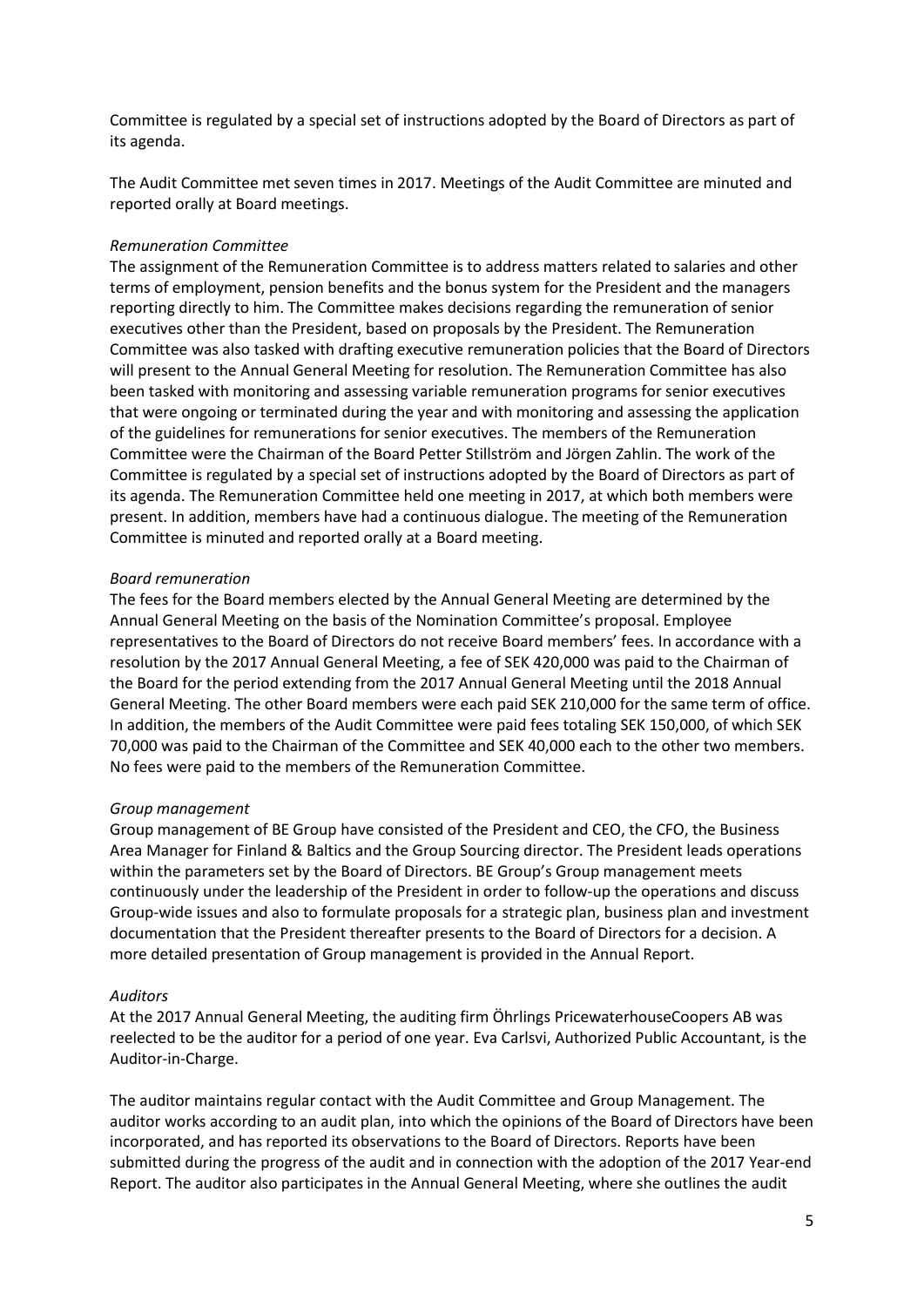process and her observations in an audit report. Remuneration to auditors is paid based on calculations in accordance with agreements that have been made. Information regarding remuneration in 2017 is provided in Note 4 of the Annual Report.

## *Board of Directors' report regarding internal control*

The purpose of internal control of financial reporting is to provide reasonable assurance regarding quality and reliability in the external financial reporting and to ensure that the reports are prepared in accordance with accepted accounting standards, applicable laws and provisions and other requirements for listed companies. To ensure this, the Company had the COSO (Committee of Sponsoring Organizations of the Treadway Commission) framework as its point of departure.

#### *Internal control function*

The Board of Directors and the Audit Committee follow up BE Group's assessment of internal control by means including discussions with BE Group's auditors. Given the above, the Board of Directors has elected not to maintain a special internal audit unit. To test the internal control environment, a selfassessment is conducted, among other efforts, based on a Group-wide control framework. The Group's CFO reports the results of the test done of the internal control to the Audit Committee of the Board of Directors. BE Group's internal control of financial reporting covers five main areas: establishment of a control environment, risk assessment, control activities, information and communications and follow-up.

#### *Control environment*

BE Group has a simple legal and operational structure and an established governance and internal control system. This allows the organization to react quickly to external changes. Operational decisions are made at the Group or business area level, while decisions on strategy, business direction, acquisitions and general financial issues are made by the Board of Directors and Group Management of BE Group. Internal control of financial reporting at BE Group is designed to work within this organization. Clear regulations on delegation of authority and responsibilities are followed within BE Group, which follow Group structure.

Since 2012, the Board of Directors has applied a so-called "whistle blower" policy, which means that all employees have the possibility to anonymously report if they discover improprieties or illegal actions that affect vital interests for BE Group or the life and health of individual persons. The policy applies to improprieties committed by people in executive positions or other key personnel within the Company.

#### *Risk assessment*

The risk assessment is based on a risk review that is updated annually and reported to the Audit Committee. Based on the results of this review, focus is set for the internal control work in the future.

#### *Control activities*

The risks identified with regard to financial reporting are managed through the Company's control activities, such as authorization controls in IT systems and signature authentication. Detailed economic analysis of business performance including follow-up against business plans and forecasts supplements operations-specific controls and provides an overall assessment of reporting quality.

#### *Information and communication*

The Group maintains channels of information and communication that serve to safeguard completeness and accuracy in financial reporting. Policies, manuals and job descriptions are available on the Company intranet and/or in printed form.